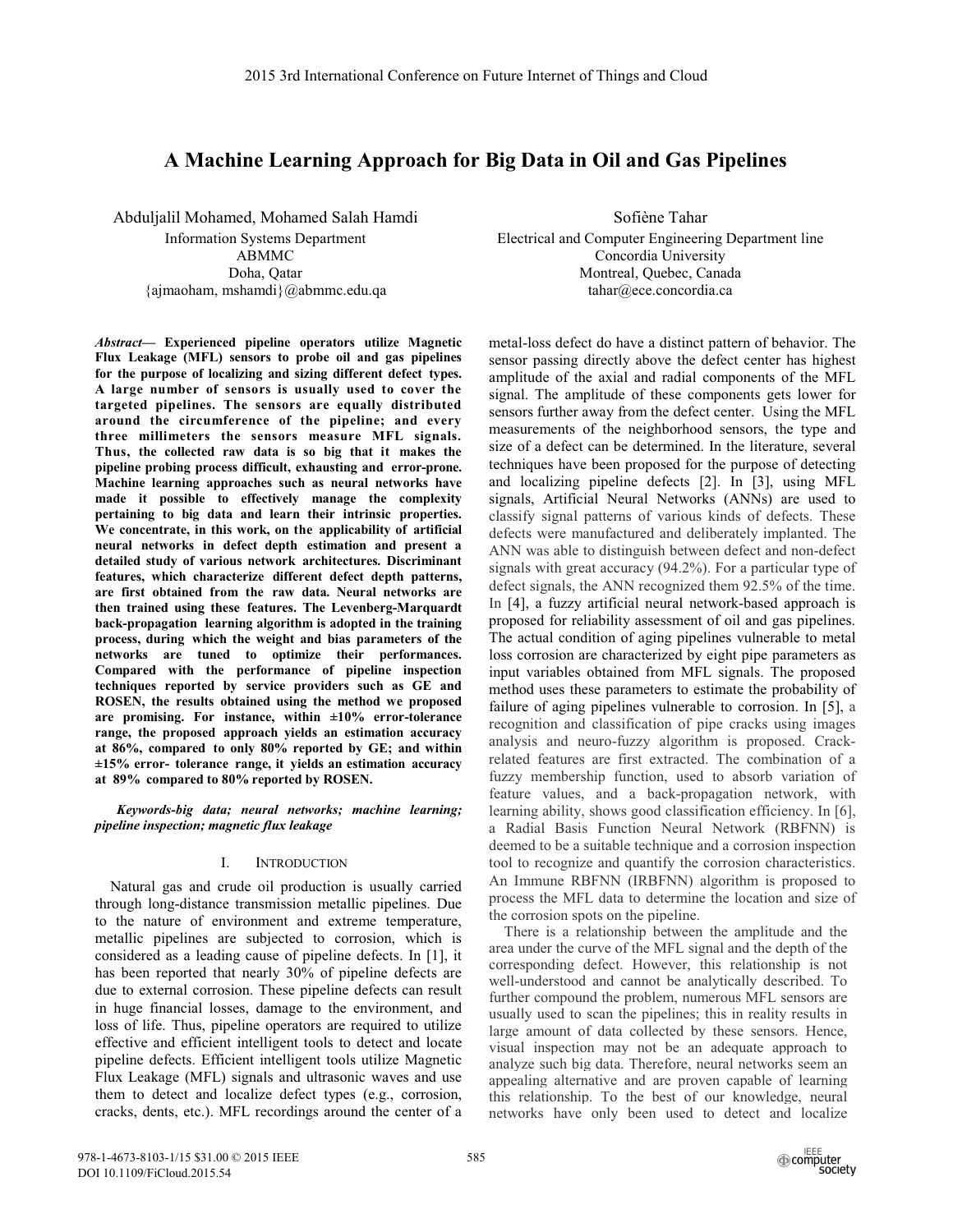pipelines defects. In this work, the use of artificial neural networks (ANNs) for estimating pipeline defects is evaluated, using MFL signals obtained an intelligent pig.

### II. PIPELINE DEFECT DETECTION AND SIZING

#### *A. MFL-based Pipeline Inspection*

Non-destructive pipeline inspection uses autonomous devices. Travelling through the pipelines propelled by product flow, these devices, called pigs, use special sensors that are capable of detecting any magnetic flux leakage. This method of pipeline inspection is known as MFL scanning, where the measured data are in the form of MFL signals. The resolution of the acquired data is determined by the number of sensors arranged around the pipeline circumference. Theoretically, MFL scanning can be simply explained as follows [7]. Using two magnets of opposite polarity, magnetic field is first introduced on the surface of a pipeline. The lines of the magnetic force (magnetic flux) normally traverse through the pipeline walls from the south pole to the north pole. However, in the existence of a crack or thinning, two new poles emerge around the edges of these defects and the air gap between the two new edges forces some flux to leak out. An increase in flux leakage indicates metal loss. The strength and shape of the leaking flux can help estimate defect properties such as depth, width, etc.

### *B. MFL Data is Big Data*

As shown in Figure 1, if we roll-out the wall of the targeted pipeline, the sensors, placed on the inspecting autonomous device, are equally spaced along the x-axis. To effectively cover the whole circumference of the pipeline, a large number of sensors are utilized. Moreover, to effectively cover the whole length of the pipeline (usually spreads out into hundreds of kilometers), the sensors measure the MFL signals every three millimeters along the axis of the pipeline. This, of course, results in a tremendous amount of raw data that makes the manual inspection process futile. To alleviate the difficulties accompanying the analysis process of such big data, the data dimensionality is first reduced through suitable feature extraction techniques. Furthermore, the obtained features are fed into machine learning tools such as neural networks to learn the intrinsic relationship between MFL signals and their corresponding defect depths.

# *C. Metal-Loss Detection and Sizing Using Wavelet-based Techniques*

Wavelets [8, 9, 10] techniques are successfully used in numerous applications such as data compression [11], classification [12], and de-noising [13, 14, 15]. Wavelets techniques can also be applied for metal-loss detection in pipelines [16 ]. Given a certain defect, corresponding MFL signals may have a specific form at the center of the defect. The MFL signal  $B(x)$ , shown in Figure 2, is sampled from a pipeline, and represents three cubical defects. It mainly consists of three components  $B_x$ ,  $B_y$  and  $B_z$ . As can be seen from Figure 2, the three defects have different extents



Figure 1. Rolled-out representation of pipeline wall



Figure 2. A sampled MFL signal representing three cubical defects

along the x-axis of the pipeline. Each component of the MFL signal consists of a sum of curves. Each curve is a translated and dilated copy of a reference shape. If a mother wavelet,  $\psi(x)$  is assigned to this reference shape, an orthonormal wavelet basis  $\langle \psi_{j,k}(x) \rangle$  can be derived from it. Then, the MFL signal can be expressed as follows:

$$
B(x) = \sum_{j,k} c_{j,k} \psi_{j,k}(x)
$$

The wavelet transform of the MFL is computed, with respect to the basis  $\langle \psi_{j,k}(x) \rangle$ , in order to determine a pipeline defect and estimate its extent. The set of non-zero coefficients,  $c_{i,k}$  indicates the positions and factors of the reference shape, which are used to locate the defect on the pipeline and specify its extent.

## *D. Machine Learning-based Techniques for Defect-Depth Estimation*

Once defects have been detected and located using wavelet techniques, an equally important problem is estimating their depths. Considering the large amount of data obtained by hundreds of MFL sensors, obtaining meaningful defect depth-related properties is by no means an easy task and hard to accomplish using traditional approaches. Thus, machine learning techniques can play a significant role as they are capable of extracting such properties through iterative training from large data. While most machine learning-based techniques reported in the literature have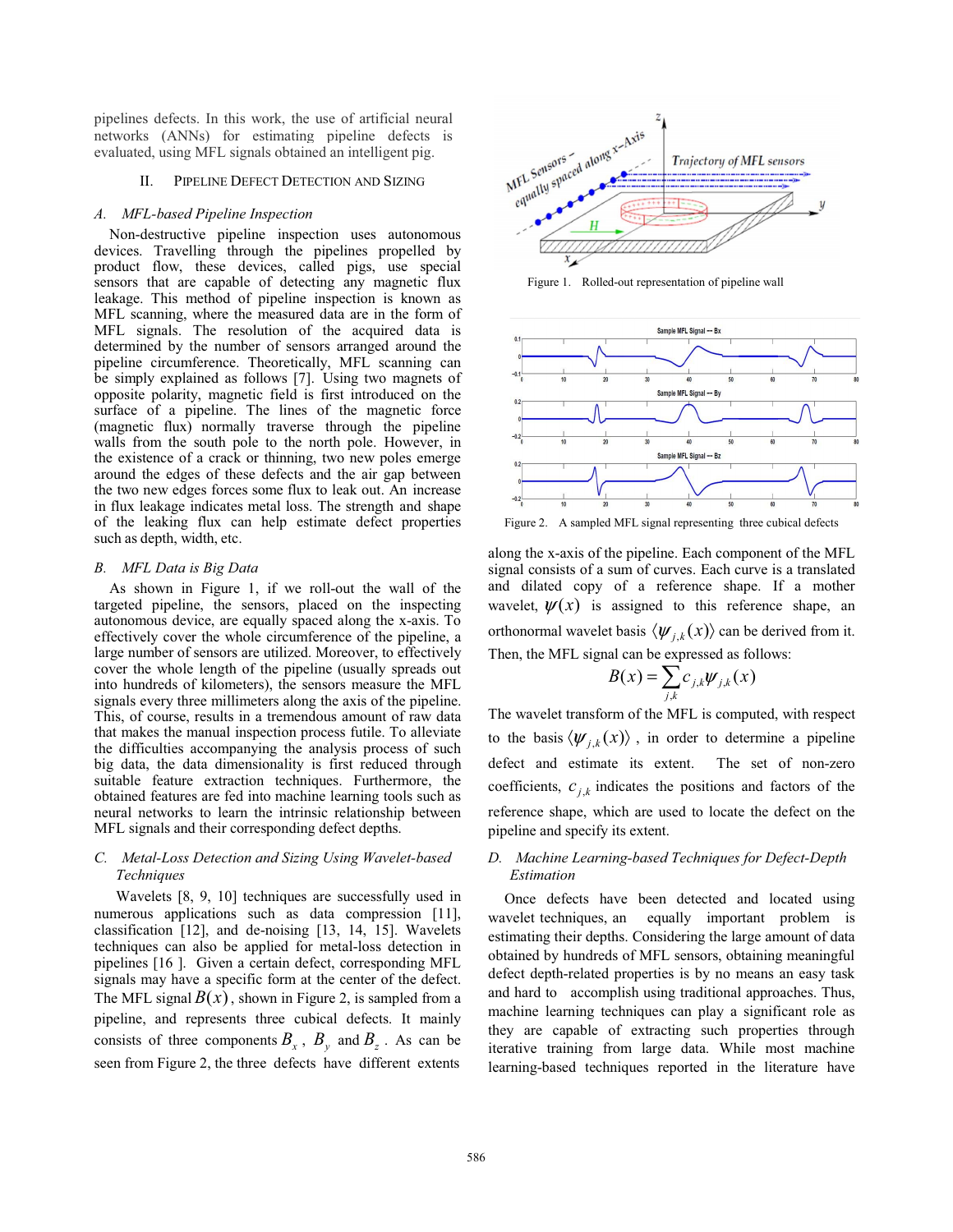addressed the defect localization problem, little work has been dedicated for defect depth estimation. In [17], a support vector machine and principal component analysis are used in defect depth estimation. In this work, the neural networks are utilized to learn the intrinsic properties between certain defect depths and the shapes of their corresponding MFL signals.

### III. NEURAL NETWORK-BASED APPROACH FOR ESTIMATING DEFECT DEPTHS

Along with the length of the defect, its depth is a very important factor for determining its severity. According to industry standards, some defects, based on their depths, may be considered completely safe, while others are deemed too severe. It has been observed that the magnitude of MFL signals is much higher for defects with larger depths. The relationship, however, between defect depths and the magnitude of MFL signals is not well understood and cannot be analytically described. Therefore, machine learning techniques can be used to capture this relationship. In this paper, we investigate the application of Artificial Neural Networks (ANNs) as a learning tool and propose an ANN-based approach for estimating failure depths. The structure diagram of the proposed approach is shown in Figure 3.

As shown in Figure 3, a feature set is first extracted from the MFL signals obtained from a set of sensors. These features should distinctly characterize different patterns of different failure depths. These features are then used in the learning process of the neural network.

#### *A. Feature Extraction*

Feeding raw MFL signals directly into the neural network may prolong the learning task and lead to unsatisfactory results. Instead, a number of features that characterize the MFL signals is computed. Hence, we calculate five statistical features for each component of the MFL signal, namely, maximum magnitude, peak-to-peak distance, integral of the normalized signal, mean average, and standard deviation. To obtain more features, we approximate the MFL signals by polynomial series of the form:

$$
a_n X^n + \dots + a_1 X + a_0
$$

To find the best MFL approximation, the values of the polynomial coefficients  $a_n + ... + a_0$  are optimized. These coefficients are then extracted and used, along with the statistical features, to train the neural network. It has been found that polynomials of degree three provide the best approximation for the  $B<sub>x</sub>$  component, whereas polynomials of degree six provide the best approximation for both the  $B<sub>v</sub>$  and  $B<sub>z</sub>$  components. In total, we have an input vector consisting of thirty-three features.



Figure 3. The main components of the proposed ANN technique



Figure 4. Architecture of static FFNN architecture



Figure 5. Architecture of the cascaded FFNN



Figure 6. Architecture of the dynamic FFNN

### *B. Neural Network Architecture and Parameters*

We examine three architectures, namely static, cascaded, and dynamic Feed-Forward Neural Networks (FFNN).

### *1) Static FFNN*

The architecture of the static FFNN is shown in Figure 4. The extracted feature vector is fed into the first hidden layer. Weight connections, based on the number of neurons in each layer, are assigned between every adjacent layers.

### *2) Cascaded FFNN*

As shown in Figure 5, these networks are similar to feedforward networks, but include a weight connection from the input layer to each other layer, and from each layer to the successive layers.

#### *3) Dynamic FFNN*

In dynamic networks as shown in Figure 6, the network outputs depend not only on the current input feature vector, but also on the previous inputs and outputs of the network.

### *4) Neural Network Parameters*

In this study, different network parameters are examined including the number and size of hidden layers, the type of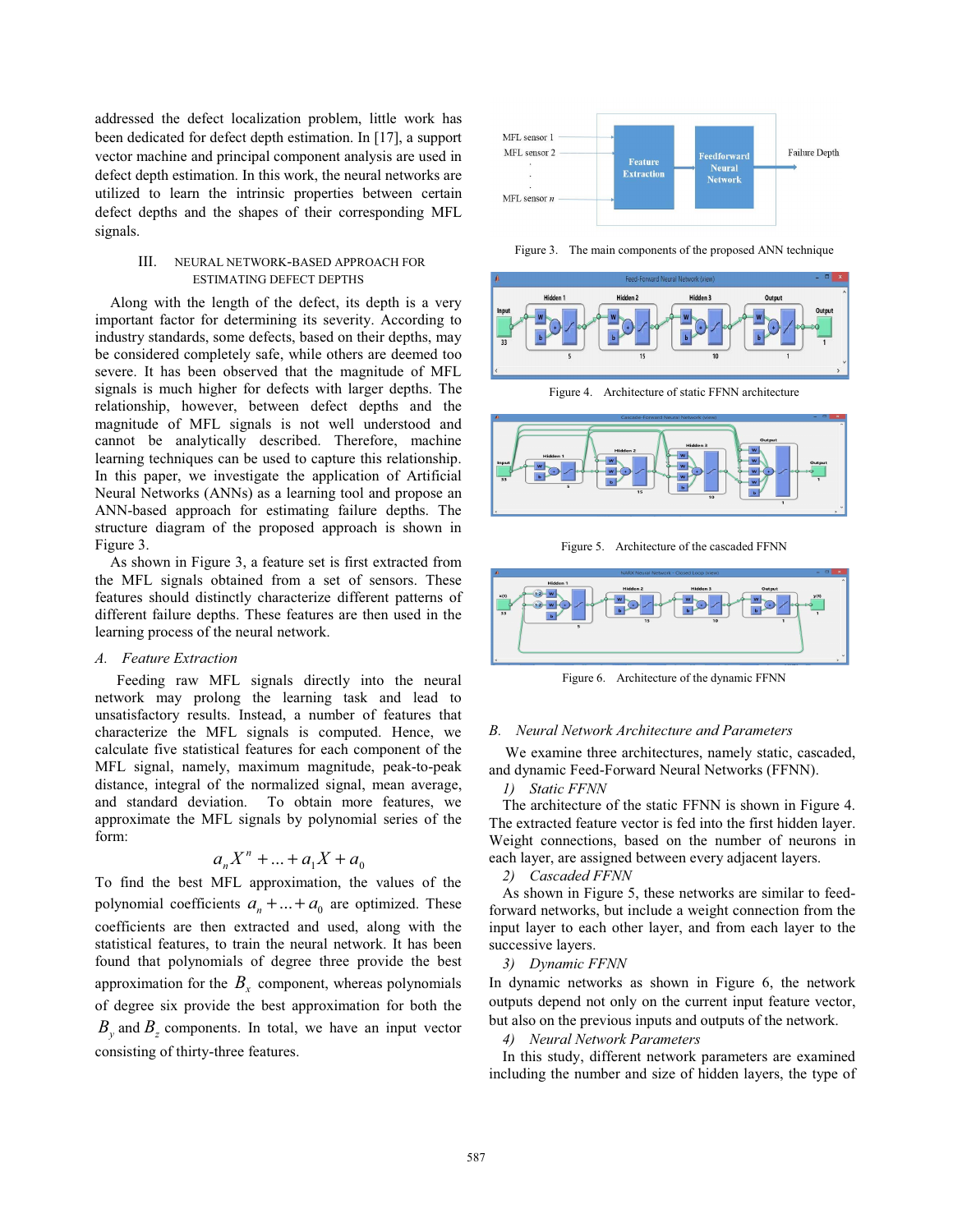the transfer functions, and the type of the performance functions. As for the opted learning algorithm, it has been shown that the Levenberg-Marquardt back-propagation algorithm provides the best performance for function approximation; and hence it is more suitable than other learning algorithms for defect depth estimation [18, 19].

#### IV. PERFORMANCE EVALUATION

The main performance measure used to evaluate a given network structure and configuration is the estimation accuracy of the failure depth within a certain level of errortolerance. The error-tolerance levels used in this study are  $\pm 1\%$ ,  $\pm 5\%$ ,  $\pm 10\%$ ,  $\pm 15\%$ ,  $\pm 20\%$ ,  $\pm 25\%$ ,  $\pm 30\%$ ,  $\pm 35\%$ , and ±40%. For each network structure, the FFNN is experimented with different numbers of hidden layers, each varies in size from 10 neurons up to 100 neurons. The results of the experimental work are reported in the following subsections.

#### *A. Performance and Transfer Functions*

The performance function is the first parameter examined as it plays a crucial role in the accuracy and speed of network learning. Two performance functions are selected:

(1) Mean Squared Error (MSE)

$$
MSE = \frac{1}{n} \sum_{i=1}^{n} \left| \hat{Y}_i - Y_i \right|^2
$$

(2) Sum Squared Error (SSE)

$$
SSE = \sum_{i=1}^{n} \left| \hat{Y}_i - Y_i \right|^2
$$

The effect of the MSE performance function is first examined on a static FFNN with a single hidden layer and a different number of neurons. The network performance is tested on two types of transfer functions used in neurons of the hidden layer:

(1) Log sigmoid

$$
\log sig = \frac{1}{(1 - e^{-x})}
$$

(2) Hyperbolic Tangent sigmoid

$$
\log sig = \frac{2}{(1 + e^{-2x})} - 1
$$

Figure 7 shows the results obtained by the static FFNN with MSE as a performance function and Log-sigmoid as a transfer function. It can be noted from the figure that, for  $\pm 1\%$  error-tolerance level, the defect depth estimation accuracy obtained by the network is approximately 10.29% with 50 neurons in the hidden layer. Naturally, as the errortolerance increases, the network performance starts getting better. For instance, for the  $\pm 5\%$  error-tolerance level, the defect depth estimation accuracy obtained by the network, with 70 neurons in the hidden layer, is around 47.55%. For the  $\pm 10\%$ ,  $\pm 15\%$ ,  $\pm 20\%$ ,  $\pm 25\%$ ,  $\pm 30\%$ ,  $\pm 35\%$ ,  $\pm 40\%$  levels, the network best estimation performances are 64.71%, 79.41%, 83.33%, 88.24%, 90.69%, 90.69%, 91.18% with 60, 20, 20, 10, 10, 80, and 80 neurons in the hidden layer, respectively.

Figure 8 shows the results obtained by the static FFNN with SSE as a performance function and Log-sigmoid as a transfer function. For the  $\pm 1\%$ ,  $\pm 5\%$ ,  $\pm 10\%$ ,  $\pm 15\%$ ,  $\pm 20\%$ ,  $\pm 25\%, \pm 30\%, \pm 35\%, \pm 40\%$  levels, the network best estimation performances are 10.78%, 37.25%, 65.69%, 76.47%, 82.84%, 89.22%, 92.16%,93.63%, 94.61% with 10, 90, 90, 40, 40, 100, 100, 70, and 100 neurons in the hidden layer, respectively.

Tables I and II show the comparison of results obtained by the static FFNN using different transfer and performance functions. For both performance functions (MSE and SSE), both transfer functions show very close performance results. However, the difference in hidden neurons is notable. For example, at  $\pm 1\%$  level error-tolerance, an FFNN with the Log-sig transfer and MSE performance functions needs only 10 neurons to obtain an accuracy of 10.29%, while with the Tan-sig transfer function, an FFNN needs 70 neurons to obtain 9.80% accuracy. At  $\pm 5\%$  error-tolerance level, the network configuration is the opposite, an FFNN with Logsig transfer and MSE performance functions needs 70 neurons to obtain 47.55% accuracy, while with the Tan-sig transfer function, an FFNN needs 70 neurons to obtain 45.59% accuracy. Similar observation can be made for the FFNN with SSE performance function.

#### *B. Static, Cascaded, and Dynamic FFNN*

Based on the results and observations obtained in the previous section, the MSE performance function and Logsigmoid transfer function are fixed for the next experiment settings. Table III shows the comparison of the results obtained by the static, cascaded, and dynamic FFNN structures with different numbers of hidden layers. It should be noted from Table III that dynamic networks with a single hidden layer yield the best performance results for error-



Figure 7. Performance of a static single-hidden layer FFNN with Logsigmoid transfer and MSE performance functions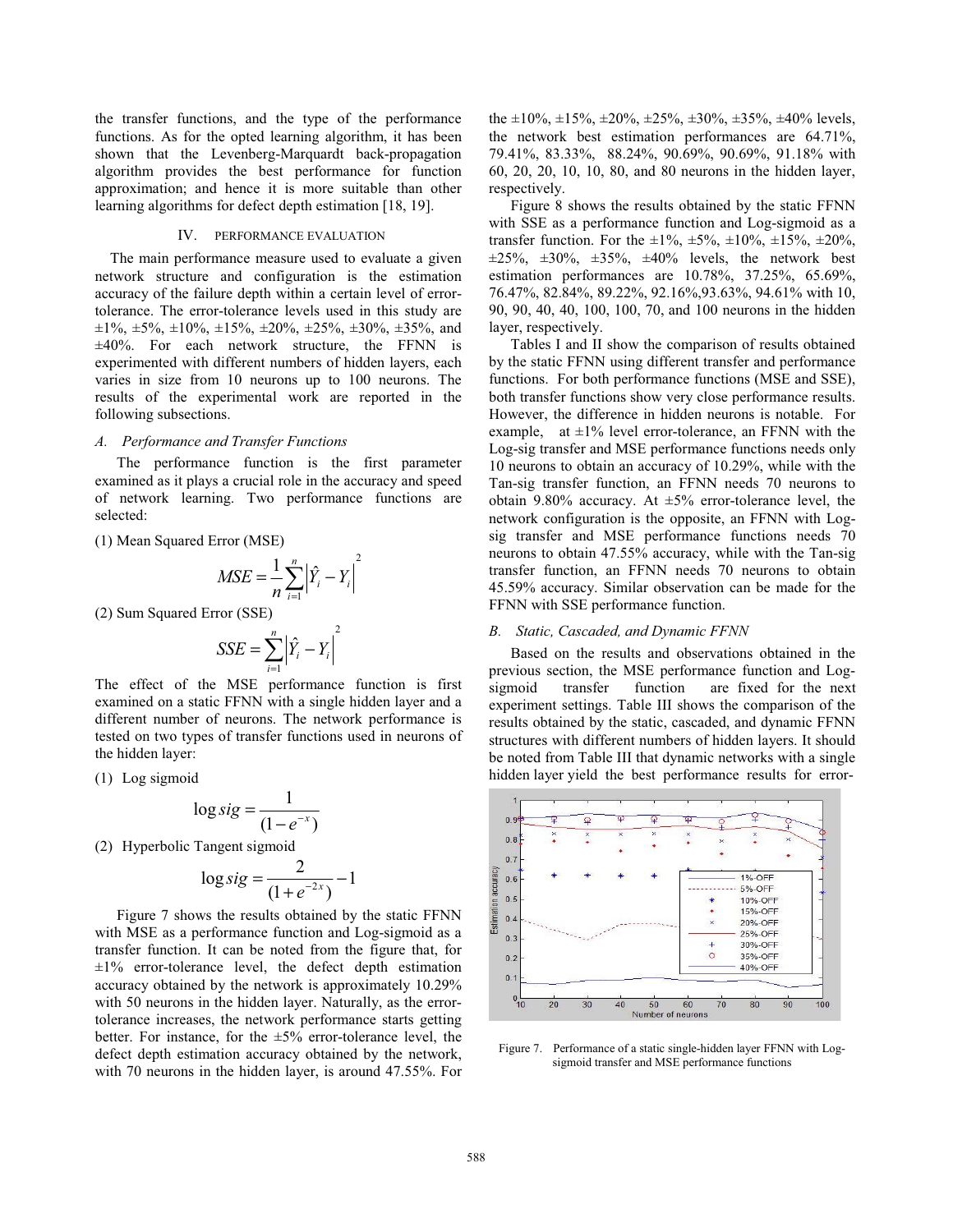

Figure 8. Performance of a static single-hidden layer FFNN with Logsigmoid transfer and SSE performance functions

TABLE I. BEST ESTIMATION ACCURACY OF STATIC FFNN WITH MSE PERFORMANCE

|           | Tan-sig           |          | Log-sig           |          |  |  |
|-----------|-------------------|----------|-------------------|----------|--|--|
|           | Number of neurons | Accuracy | Number of neurons | Accuracy |  |  |
| ±1%       | 70                | 0.0980   | 10                | 0.1029   |  |  |
| $\pm 5\%$ | 10                | 0.4559   | 70                | 0.4755   |  |  |
| ±10%      | 10                | 0.6716   | 60                | 0.6471   |  |  |
| ±15%      | 40                | 0.7990   | 20                | 0.7941   |  |  |
| ±20%      | 80                | 0.8725   | 20                | 0.8333   |  |  |
| ±25%      | 40                | 0.9020   | 10                | 0.8824   |  |  |
| ±30%      | 90                | 0.9265   | 10                | 0.9069   |  |  |
| ±35%      | 90                | 0.9314   | 80                | 0.9265   |  |  |
| ±40%      | 20                | 0.9363   | 90                | 0.9363   |  |  |

TABLE II. BEST ESTIMATION ACCURACY OF STATIC FFNN WITH SSE PERFORMANCE

|      | Tan-sig           |          | Log-sig           |          |  |  |
|------|-------------------|----------|-------------------|----------|--|--|
|      | Number of neurons | Accuracy | Number of neurons | Accuracy |  |  |
| ±1%  | 50                | 0.0882   | 10                | 0.1078   |  |  |
| ±5%  | 50                | 0.4216   | 90                | 0.3725   |  |  |
| ±10% | 40                | 0.6275   | 90                | 0.6569   |  |  |
| ±15% | 40                | 0.8137   | 40                | 0.7647   |  |  |
| ±20% | 40                | 0.8725   | 40                | 0.8284   |  |  |
| ±25% | 40                | 0.9216   | 100               | 0.8284   |  |  |
| ±30% | 40                | 0.9412   | 100               | 0.9216   |  |  |
| ±35% | 40                | 0.9510   | 70                | 0.9363   |  |  |
| ±40% | 40                | 0.9559   | 100               | 0.9461   |  |  |

tolerance levels of  $\pm 1\%$ ,  $\pm 5\%$ ,  $\pm 10\%$ ,  $\pm 15\%$ , and  $\pm 20\%$  at 23%, 74%, 86%, 89%, and 90% estimation accuracies, respectively. Moreover, dynamic networks with 4 hidden layers yield the best performance for error-tolerance levels of  $\pm 25\%$ ,  $\pm 30\%$ ,  $\pm 35\%$ , and  $\pm 40\%$ , at 91%, 93%, 95%, 96%, and 96% estimation accuracies, respectively. Cascaded networks, however, have performed the worst for error-tolerance levels of  $\pm 1\%$ ,  $\pm 5\%$ ,  $\pm 10\%$ ,  $\pm 15\%$ , and  $\pm 20\%$ , at 7%, 4%, 60%, 72%, and 78% estimation accuracies, respectively. At other error-tolerance levels, they yield comparable results. Static networks performed better than cascaded networks but less than dynamic networks. It should be noted that, in this particular application, increasing the number of hidden layers has not necessarily

TABLE III. BEST ESTIMATION ACCURACY OF STATIC, CASCADED, DYNAMIC FFNN

| Error-     | <b>Feed Forward Network Architecture</b> |      |      |                      |      |      |                      |      |      |      |      |      |
|------------|------------------------------------------|------|------|----------------------|------|------|----------------------|------|------|------|------|------|
| Tolerance  | <b>Static</b>                            |      |      | Cascaded             |      |      | Dynamic              |      |      |      |      |      |
|            | <b>Hidden Lavers</b>                     |      |      | <b>Hidden Lavers</b> |      |      | <b>Hidden Lavers</b> |      |      |      |      |      |
|            |                                          | 2    | 3    | 4                    |      | 2    | 3                    | 4    |      | 2    | 3    | 4    |
| ±1%        | 0.11                                     | 0.11 | 0.09 | 0.08                 | 0.07 | 0.06 | 0.06                 | 0.06 | 0.23 | 0.22 | 0.23 | 0.40 |
| $\pm 5\%$  | 0.47                                     | 0.41 | 0.38 | 0.40                 | 0.31 | 0.30 | 0.25                 | 0.25 | 0.70 | 0.68 | 0.63 | 0.74 |
| ±10%       | 0.67                                     | 0.64 | 0.66 | 0.70                 | 0.49 | 0.60 | 0.43                 | 0.45 | 0.86 | 0.84 | 0.79 | 0.83 |
| ±15%       | 0.81                                     | 0.77 | 0.75 | 0.81                 | 0.65 | 0.72 | 0.63                 | 0.62 | 0.89 | 0.89 | 0.85 | 0.86 |
| $\pm 20\%$ | 0.87                                     | 0.84 | 0.82 | 0.88                 | 0.75 | 0.78 | 0.75                 | 0.74 | 0.90 | 0.89 | 0.89 | 0.91 |
| ±25%       | 0.92                                     | 0.87 | 0.88 | 0.90                 | 0.81 | 0.83 | 0.82                 | 0.80 | 0.91 | 0.89 | 0.91 | 0.93 |
| ±30%       | 0.94                                     | 0.90 | 0.92 | 0.93                 | 0.85 | 0.85 | 0.86                 | 0.86 | 0.92 | 0.90 | 0.92 | 0.95 |
| ±35%       | 0.95                                     | 0.92 | 0.93 | 0.94                 | 0.88 | 0.91 | 0.89                 | 0.89 | 0.92 | 0.90 | 0.92 | 0.96 |
| ±40%       | 0.95                                     | 0.94 | 0.93 | 0.95                 | 0.90 | 0.93 | 0.90                 | 0.91 | 0.92 | 0.90 | 0.92 | 0.96 |

improved the performances of the networks.

With the exception of dynamic networks (with 4 hidden layers, and for the error-tolerance levels  $\pm 1\%$  and  $\pm 5\%$ ), it has actually reduced the overall performance of the feedforward neural networks.

### *C. Discussion*

In this paper, we suggested an approach consisting of combining pattern-adapted wavelets for locating metal-loss defects and determining their length and neural networks for estimating the defect depth. In the current work, dealing with big data resulted from using large number of MFL sensors, the focus was on studying the applicability and suitability of the neural network component. Compared with the performance of pipeline inspection techniques reported by service providers such as GE and ROSEN, the results obtained using the method we proposed are promising. For instance, within  $\pm 10\%$  error-tolerance range, the obtained estimation accuracy is 86%, compared to only 80% reported by GE; and within  $\pm 15\%$  error-tolerance range, the achieved estimation accuracy is 89% compared to 80% reported by ROSEN.

#### V. CONCLUSIONS

The difficulties of identifying the relationship between defect depths and amplitudes of MFL signals are mainly attributed to the lack of a descriptive analytical model and to the inherent complexity pertaining to the huge amount of data collected from MFL sensors. To cope with such complexity, we proposed the use of artificial neural networks (ANNs) for estimating pipeline defect depths. The new approach is evaluated using different levels of errortolerance. Extensive experimental work for different parameters and configurations, and various architectures including static, cascaded, and dynamic networks, has been conducted. The Levenberg-Marquardt back-propagation learning algorithm has been utilized. It has been shown that dynamic neural networks yield the best performance of 86% and 89% defect depth estimation accuracy within  $\pm 10\%$  and ±15% of error-tolerance, respectively; while cascaded networks yield the worst performance. To increase the defect depth estimation accuracy at lower levels of error-tolerance, we intend in future work to obtain more sophisticated features and employ other learning algorithms.